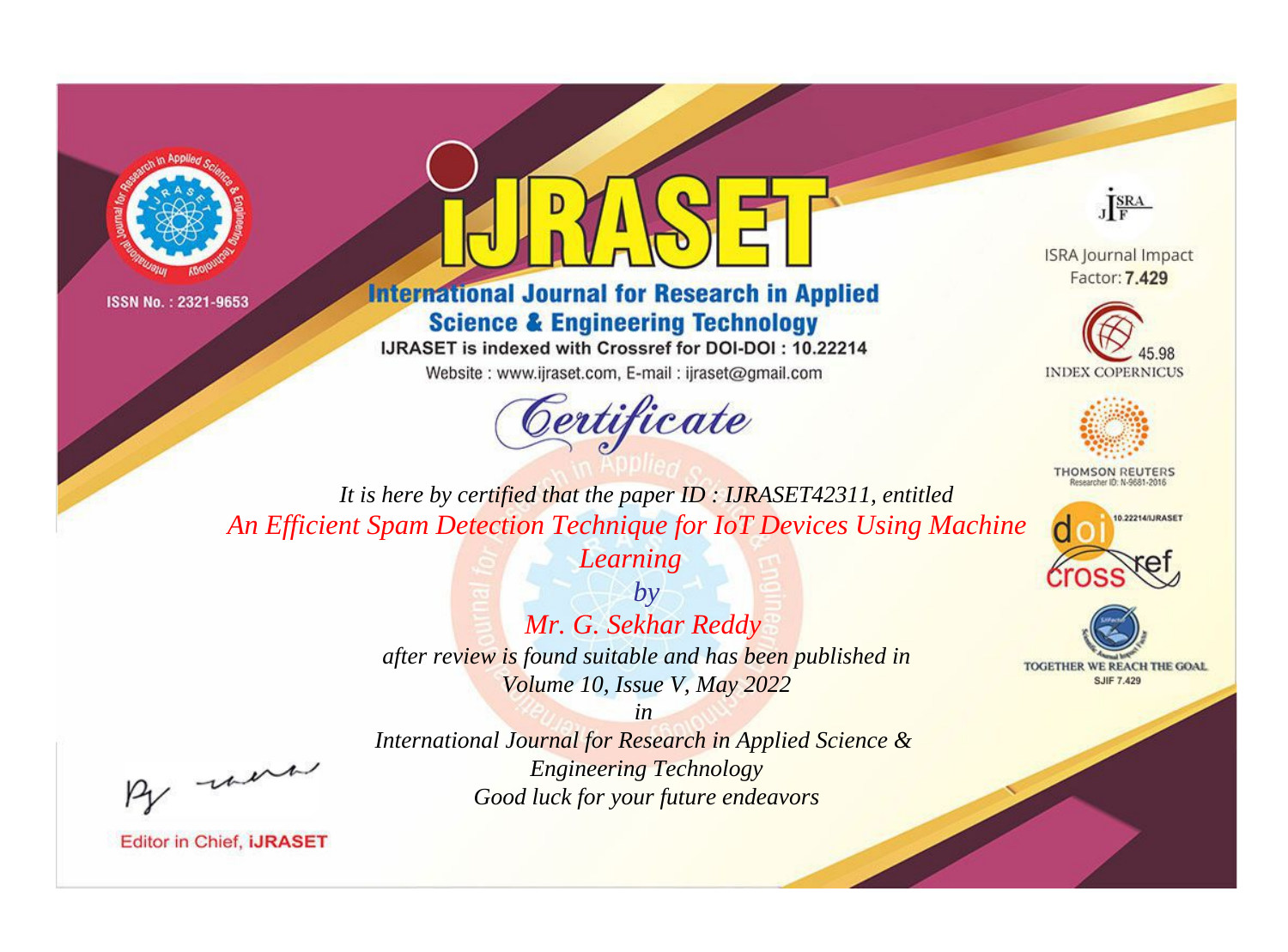



## **International Journal for Research in Applied Science & Engineering Technology**

IJRASET is indexed with Crossref for DOI-DOI: 10.22214

Website: www.ijraset.com, E-mail: ijraset@gmail.com



JERA

**ISRA Journal Impact** Factor: 7.429





**THOMSON REUTERS** 



TOGETHER WE REACH THE GOAL **SJIF 7.429** 

It is here by certified that the paper ID: IJRASET42311, entitled An Efficient Spam Detection Technique for IoT Devices Using Machine

Learning

 $b\nu$ N. Rakesh Naik after review is found suitable and has been published in Volume 10, Issue V, May 2022

were

International Journal for Research in Applied Science & **Engineering Technology** Good luck for your future endeavors

 $in$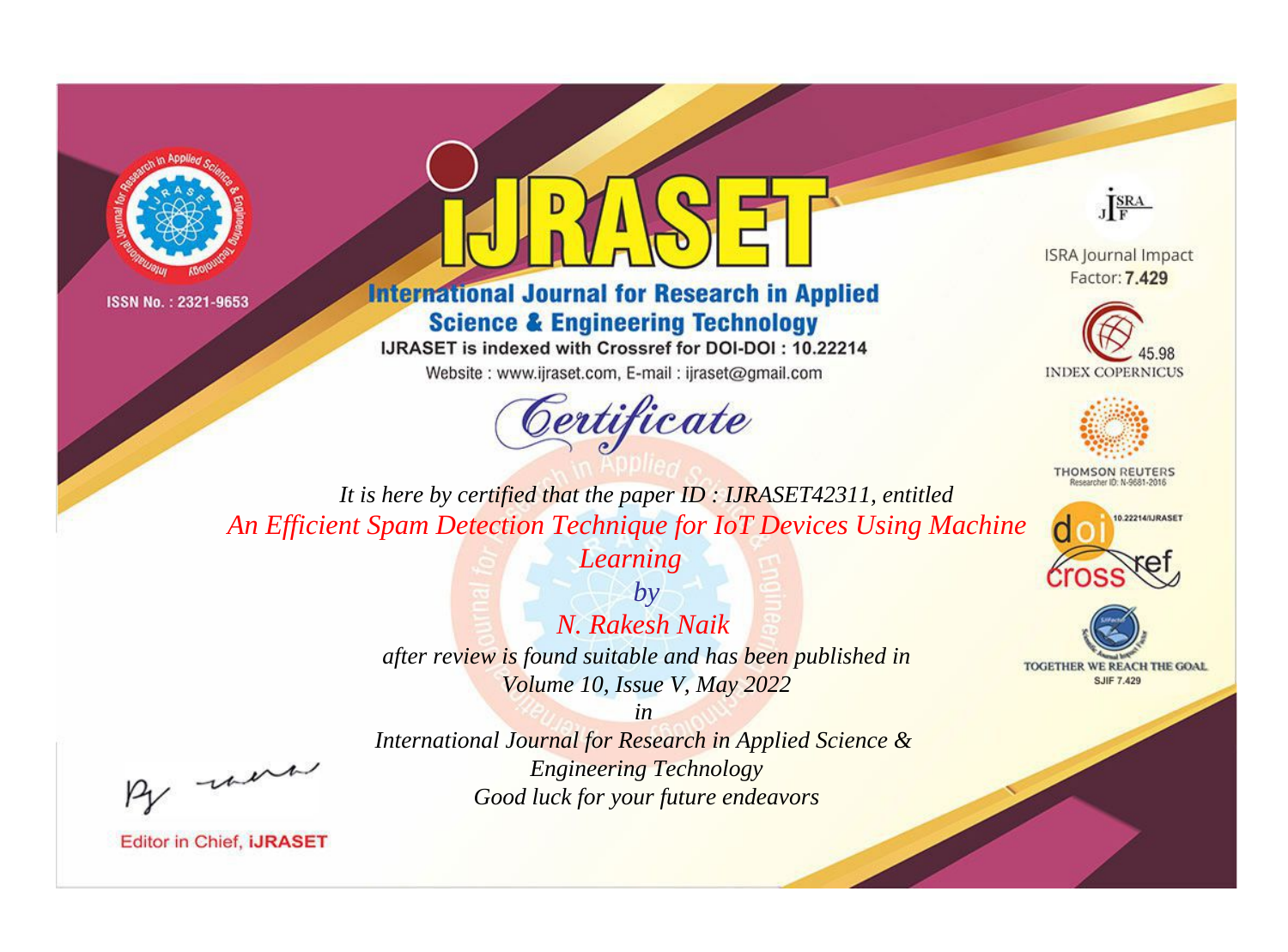



## **International Journal for Research in Applied Science & Engineering Technology**

IJRASET is indexed with Crossref for DOI-DOI: 10.22214

Website: www.ijraset.com, E-mail: ijraset@gmail.com





**ISRA Journal Impact** Factor: 7.429





**THOMSON REUTERS** 



TOGETHER WE REACH THE GOAL **SJIF 7.429** 

*It is here by certified that the paper ID : IJRASET42311, entitled An Efficient Spam Detection Technique for IoT Devices Using Machine* 

*Learning*

*by A. Prashanth after review is found suitable and has been published in Volume 10, Issue V, May 2022*

, un

*International Journal for Research in Applied Science & Engineering Technology Good luck for your future endeavors*

*in*